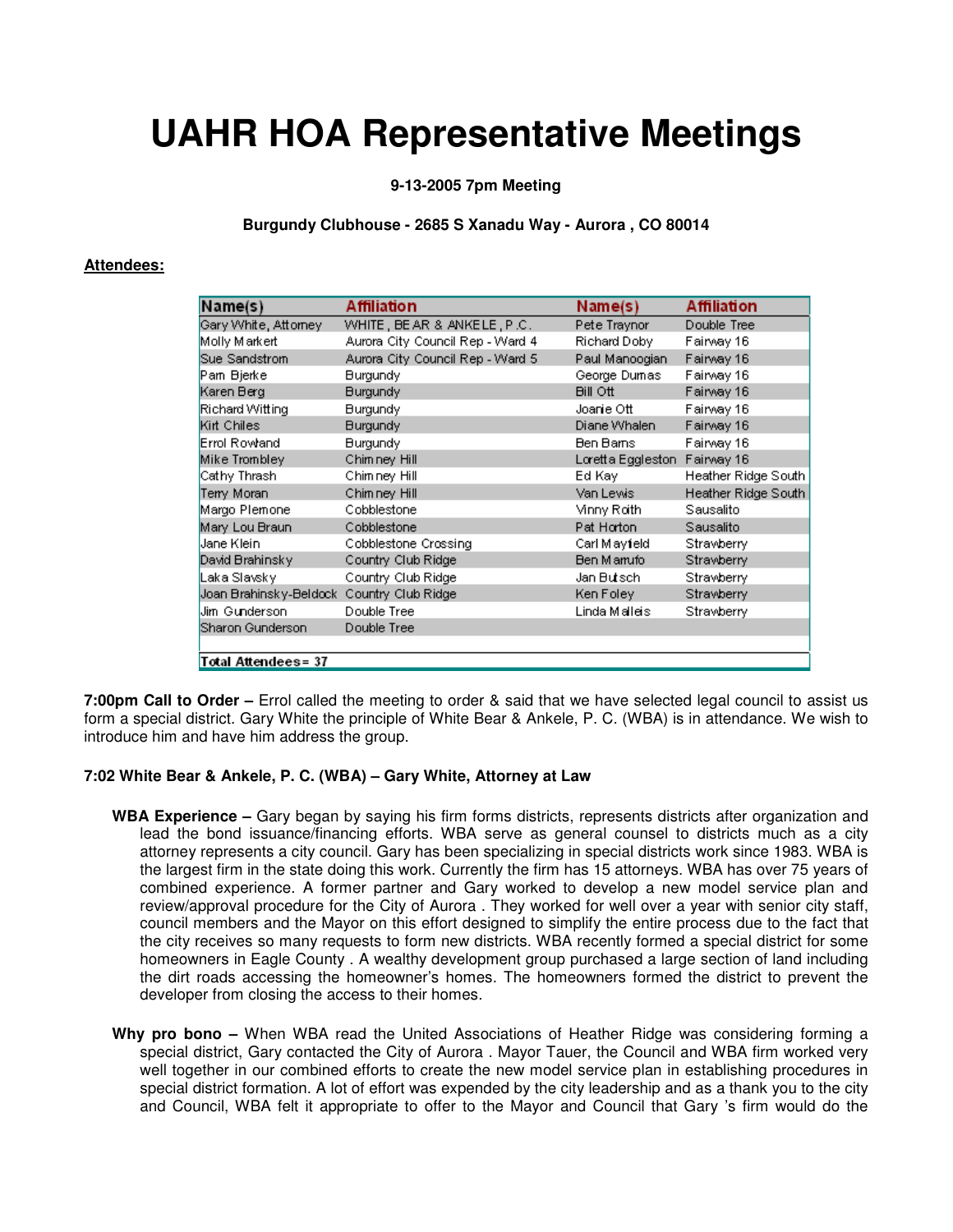organizational work for the UAHR district without charge for legal fees. WBA is also committed as a firm to giving back to the communities in which we operate and Gary felt a personal interest in helping a group of homeowners who otherwise might be rather exposed to the strategies and plans of a well financed development effort to rezone the golf course.

- **Aurora special district / golf courses** The City of Aurora did stipulate that new special districts cannot own or operate new golf courses with in Aurora . This infers new golf courses and we will work with the staff and city council. This can be waived by the council since Heather Ridge Golf Course is not new and acquisition by the UAHR district will not violate the intent of city policy.
	- **To do list** The general overview of procedures for us to form a Special District and general items to be accomplished before the May, 2006 election include:
		- a. BACKGROUND WORK ON THE FINANCIAL ABILITY OF THE COMMUNITY TO ISSUE BONDS TO ACQUIRE THE GOLF COURSE. POLITICAL WORK TO DETERMINE WILLINGNESS OF COUNCIL TO AMEND PROVISIONS OF THE MODEL SERVICE PLAN TO ALLOW THIS EFFORT TO PROCEED. COMMUNITY WORK TO DETERMINE THE WILLINGNESS OF YOUR TAXPAYING NEIGHBORS TO PAY WHAT IT WILL COST TO ACQUIRE, OWN, MAINTAIN AND OPERATE THE GOLF COURSE AND DISTRICT. (NOW THROUGH YEAR END)
		- b. PREPARATION OF SERVICE PLAN CONTAINING THE FINANCING PLAN OF THE DISTRICT (JAN 2006)
		- c. COUNCIL APPROVAL OF SERVICE PLAN (FEB/MAR 06)
		- d. DISTRICT COURT HEARING TO CALL THE ORGANIZATIONAL AND DEBT ELECTION (MAR/APRIL 06)
		- e. ELECTION TO FORM DISTRICT, ELECT DIRECTORS AND APPROVE BONDS AND TAXES (MAY 06)
		- f. SOMEWHERE IN THIS TIMELINE CONTACT NEEDS TO BE MADE, PROBABLY BY WBA, WITH THE LAND OWNER TO DETERMINE WILLINGNESS AT A MARKET PRICE, TO SELL THE COURSE IF THE DISTRICT IS FORMED.
- Should the golf course be maintained by the owner or be sold to another party as a golf course. It might be appropriate to simply form a special district without the tax or the bond items. The special district could then remain inactive on paper as long as periodic necessary reports are filed with the state and the city.

Questions were posed and discussed:

- Pete Trainer asked about the size of area needed for voter support. And how is the value of the golf course determined? – Gary said it is difficult to say at this time. An appraisal is needed to determine best use.
- Pete also asked how we bridge asking price with appraised value. Gary said there is legal, political and financial risk to the golf course owner. They may recommend the services of a financial group to help with valuations to determine mil levy.
- Errol pointed the elections can be held any November with a general election or only on the even years in May. May, 2006 would be most advantageous. Elections in May normally are very specific and voters with strong opinions will turn out. The November election is general with a much larger turnout. As a rule people voting in the November election are not as informed on issues such as district formation. If we don't get it on the May 2006 it would have to wait until a November election or until May 2008.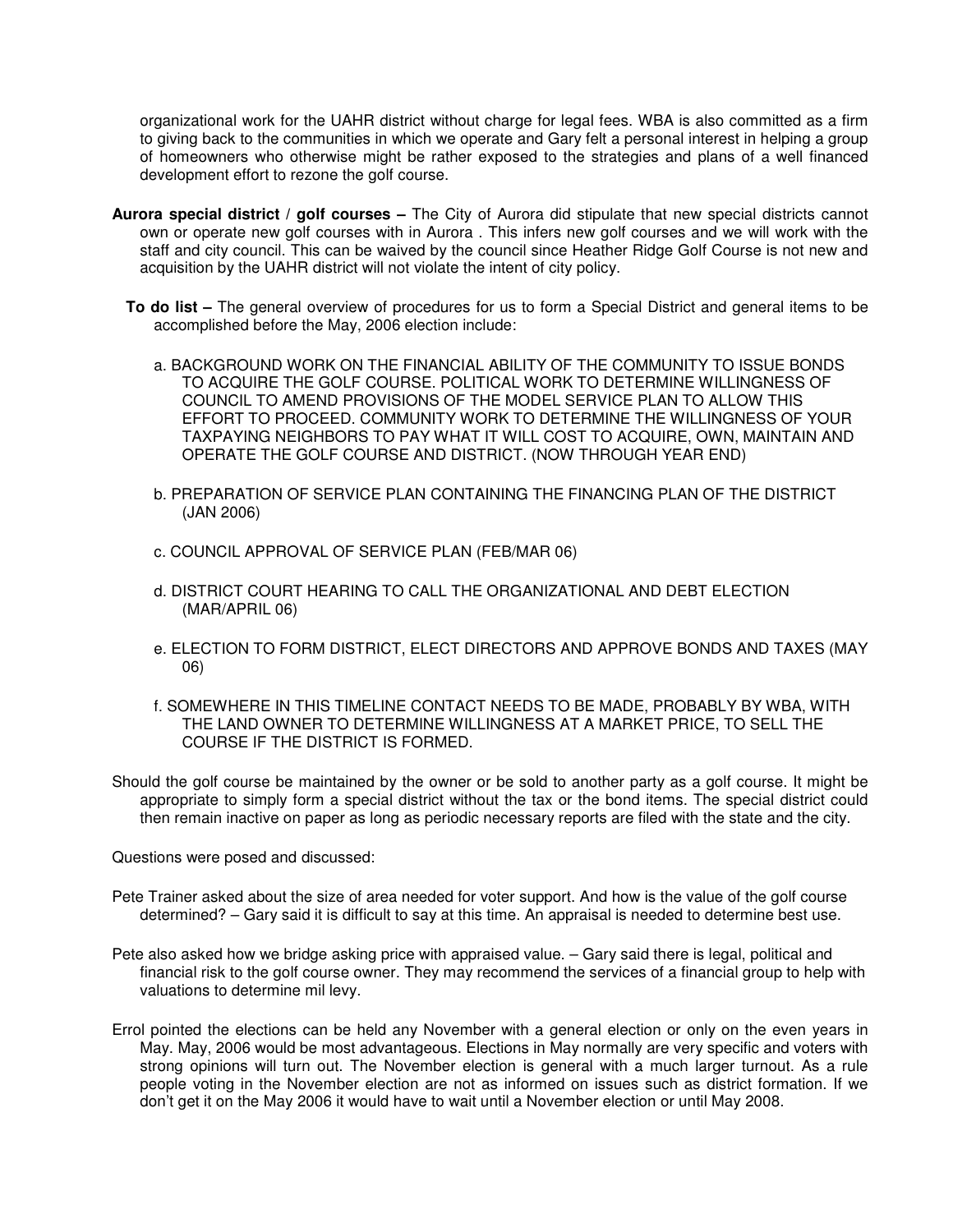- Errol also mention to keep in mind UAHR is not venturing into the unknown. Heather Gardens formed a special district in 1983 to preserve their golf course. That can be the model and it has been a success. Three issues can be on the election ballot:
	- 1. The ballot item to form a special district with specific a geographic boundary
	- 2. The ballot item to issue bonds to finance the acquisition of the golf course.
	- 3. The ballot item to tax homeowners within the special district
- Remember that a special district does not have to be taxed. It can be a paper district, which is necessary to control the property as a special district.
- Gary said that ideally we are looking for a cooperative endeavor with the current owner and aim for a level playing field.
- At this point Gary White, Aurora Council Member Molly Markert and Aurora Council Member Sue Sandstrom excused themselves and a round of thanks was offered to them for all their help and support.

# **7:22 Old Business:**

#### **Reading & Acceptance of Minutes of August 8, 2005 Meeting**

The minutes of the August 8, 2005 Representative Meeting and Addendums 1, 2, and 3 were read and discussed. Upon motion by Mike Trombley and seconded by Terry Moran, both of Chimney Hill, the minutes and Addendums were accepted. See **Attachment A** and also attached to August, 8 2005 minutes.

#### **7:35 Treasurer's Report – RE: Vinny Roith for Cathy Thrash**

Vinny Roith reported for Cathy Thrash on the seed money by displaying a chart (See **Attachment B**) detailing \$6,350 total contributions received to date. A discussion followed with several questions being asked. Richard Doby had a question regarding the attorney fees and budget for expenses. Attorney fees are pro-bono and a budget for expenses, i.e. \$3,500 for filing fee plus election costs and expenses to date has been made.

- · Seed Funding \$6,350 total contributions received to date -- See **Attachment B**
- · Although a few small expenses have been incurred, to date none had been paid.
- · Dissolution In the event of the corporation's dissolution, any excess funds will be returned to donators in direct proportion to the contributions. This is also reflected in the Articles of Incorporation filed with the State of Colorado Secretary of State.

Carl Mayfield of Strawberry asked the amount to be expected to complete the transaction to acquire the golf course. Errol responded that that we have a good idea of two of the three major financial categories:

- · The cost to repair the infrastructure & short term operations until the golf revenue can be reestablished and
- · Golf operations projected P & L.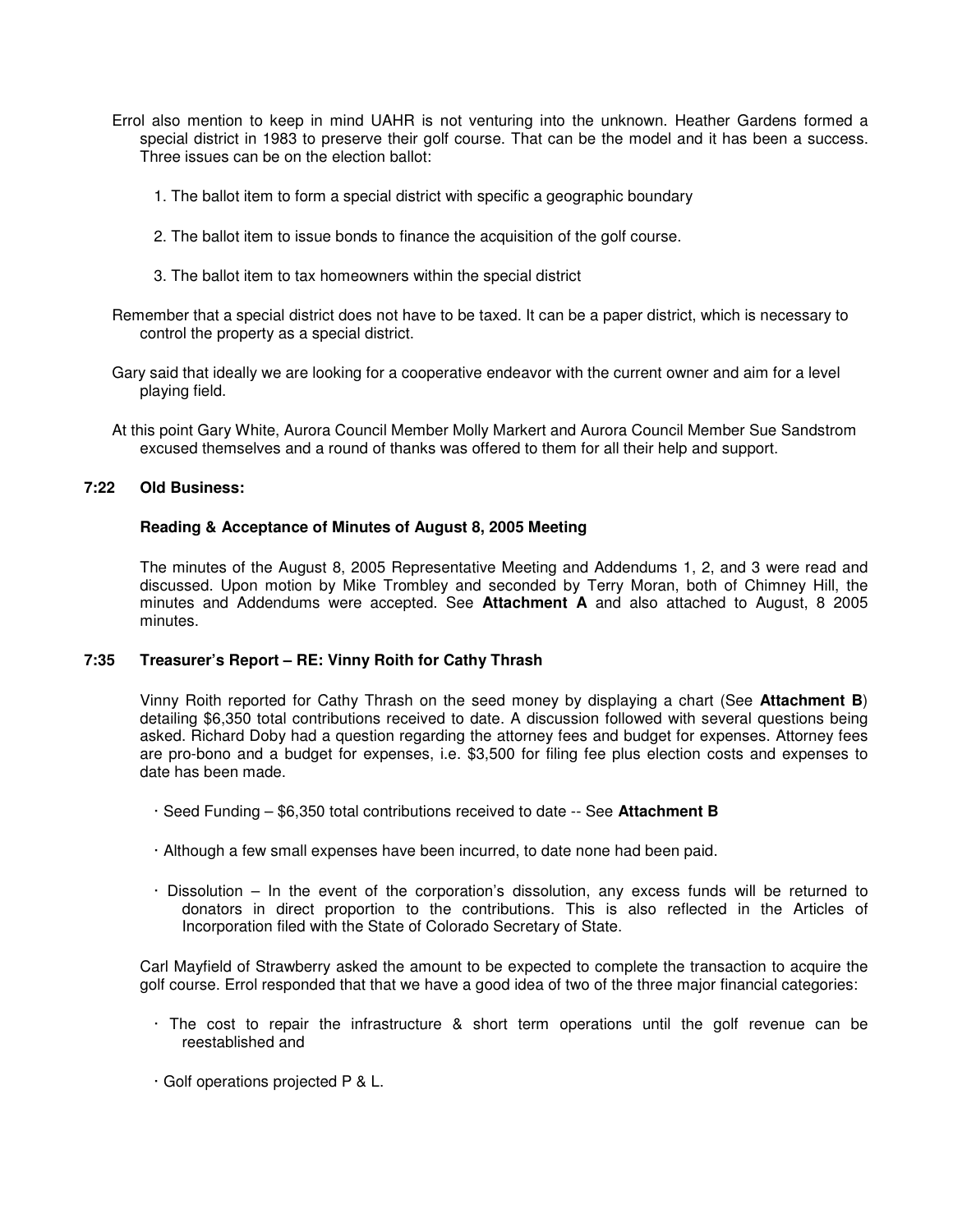· The final item, we have not been able to determine, is the acquisition amount of the golf course. Until we have formed the special district we are not in a financial position to begin negotiations.

George Dumas said that we are now in the process of obtaining the valuations of our communities which WBA pc (our attorneys), have requested.

# **7:45 Accomplishments – Committee Updates**

- · **IDAG Influencing Development Action Group Vinny Roith, Chair** 
	- o **Attorney Selection White Bear & Ankele (WBA pc) Gary White**
	- o **Development Activity** Vinny reported the group reported the IDAG group met with the most recent prospective buyer developer last week. The plan was to develop single family homes on the fairways of the golf course. At the end of the meeting the developer stated he will not pursue the plan at this time.

# **· GCAAG – Golf Course Acquisition Action Group – George Dumas, Chair**

- o **Special District George Dumas** reported he is working on obtaining community valuations and should have them within a few days with the help of Sandra Jones. George reported that Lynn Dolan has turned over her preliminary findings about alternative and public funding. We thank Lynn Dolan for her excellent efforts and we are fortunate she will continue to assist us as we need her skills.
- o **Business Plan** Ed Kay reported that he and Errol Rowland are submitting the preliminary business plan to three experienced golf club managers for their critique.

#### **· GMOR -- Group Maintenance & Organizing Residents Group -- Jim & Sharon Gunderson, Chair**

- o **Community Survey** Vinny Roith reviewed the final results of the community survey. The survey reflects overwhelming community support for keeping the golf course as a golf course and moving forward to form a special district.
- o **UAHR.org Web Site** Sharon Gunderson reported that the website is up. We wish to express our thanks to Shannon St. Hilaire of Brookshire Downs for her efforts with the content of the website as well as David Russell for his assistance in launching UAHR.org. This site will be changing frequently and it is an excellent medium to keep the community organized, united and informed. We welcome suggestions, changes and additions. Let us know what you think of it. This is our way to keep the **facts** separate from the **rumors**. At this time the contents include:

#### o **Current Events**

- o **Media News Articles**
- o **Community News Letters**
- o **HOA Representatives**
- o **Representative Meeting Minutes**
- o **Survey & Results**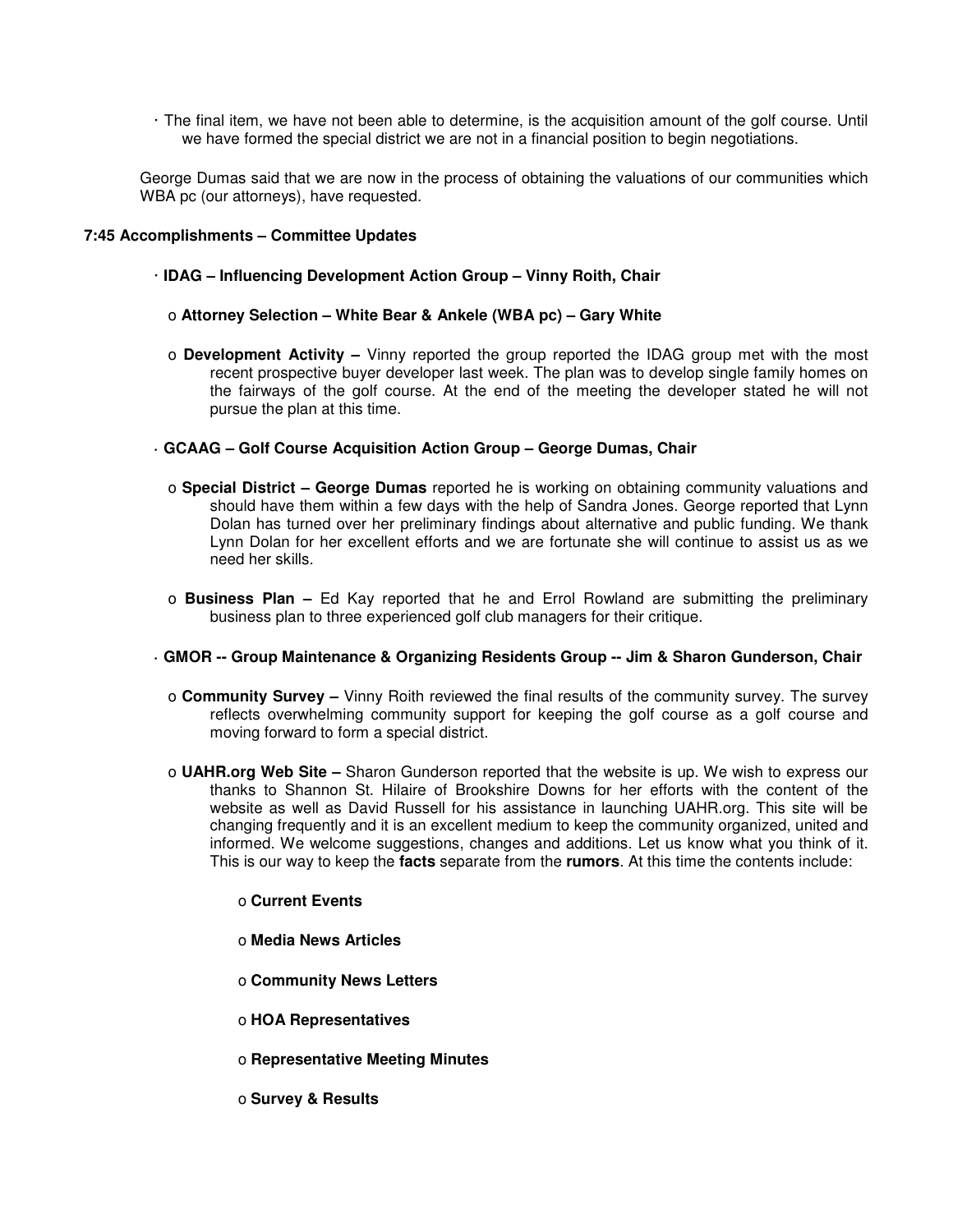#### o **Maps**

#### o **Community Comments**

- o Errol reported that the September 2005 issue of the Heather Gardens newsletter **Heather 'n Yon** contained an article supporting our efforts to preserve the golf course and form a special district. This is significant and our communities should be very appreciative of their support. Heather Gardens is our neighbor of over 2,400 homes to our northeast across Interstate 225.
- o Errol mentioned that our group has talked with homeowner a few homeowner associations to discuss the issues, field questions and dispel rumors. He stated that we are available for these discussions with short notice to any that ask. He also mentioned that the City of Aurora has been very helpful to us and we should all appreciate their assistance. He also stated we should be respectful and friendly to all parties in our dialogue and discussions. We should not disparage the current or any future owner or any potential developer.

#### **8:05 Organization:**

· **Exec Group Board Requirement –** Errol address the need for a seventh member to the Executive Board and asked for suggestions. A discussion followed. One idea surfaced that although as a special district the golf course would be public, yet the current golf membership will be the single major guaranteed revenue stream. Having the golf membership and the homeowners united and working together would help in our mission to preserve the golf course. A motion was made by Van Lewis of Heather Ridge South and seconded by Loretta Eggleston of Fairway 16, to allow the UAHR, Inc. board members to find a seventh person, a non-resident Heather Ridge Golf Club member to join the Executive Board. The motion carried unanimously.

# **8:18 New Business – No new business was offered**

**8:20 Wrap Up – Schedule next meeting –** There being no additional business to discuss the meeting adjourned at 8:20 PM. Next meeting is scheduled for Tuesday, October 11, 2005 at 7 PM in the Burgundy Club House.

Respectfully submitted,

Pamela Bjerke

===============================================================================

**Attachment A:**  These Addendums approved at Representative meeting 9/13/2005 **United Associations of Heather Ridge, Inc. (UAHR.org)**  Addendums to Minutes of August 9, 2005 Representative Meeting

#### **Addendum #1:**

Richard Doby , Secretary-Treasurer, Fairway 16 asked the question of Council Woman Markert:

What is the legality of forming a special tax district for the purpose of buying a golf course and operating that facility as a private golf course, with repayment of the debt coming from public funds (taxation of homeowners living in the special tax district to support a private facility). Is there any case law which addresses this issue? Do we have a definitive answer?